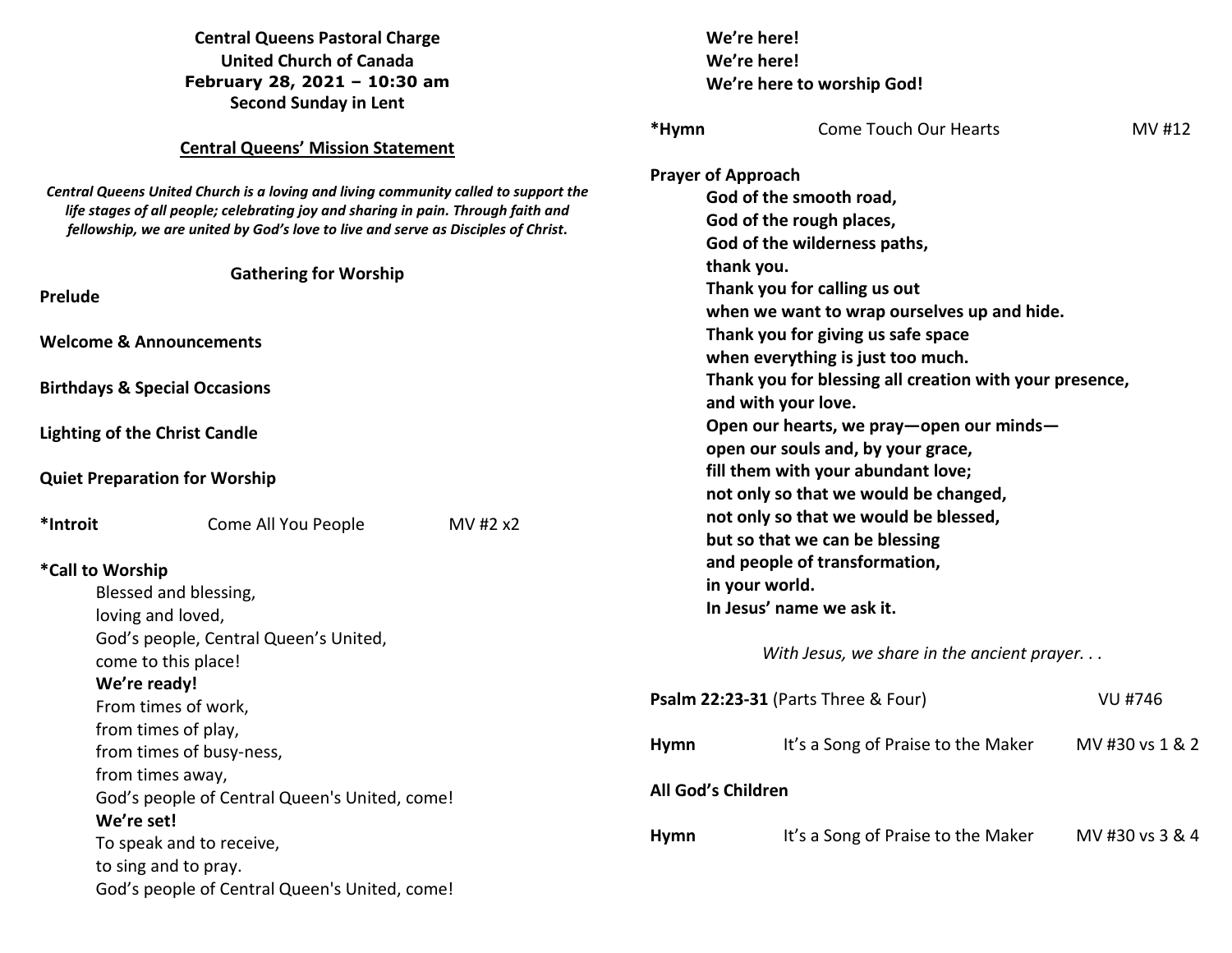| <b>Prayer of Confession</b>                               |                                                      | <b>Listening for the Word</b>                                      |  |  |
|-----------------------------------------------------------|------------------------------------------------------|--------------------------------------------------------------------|--|--|
|                                                           | We are quite open about our successes.               |                                                                    |  |  |
|                                                           | We feel free to boast when we have done well,        | <b>Sacred Readings</b>                                             |  |  |
| but we are not quite so open when things have gone wrong. |                                                      | Genesis 17:1-7, 15-16 The Covenant Between Abram, Sarai and God    |  |  |
|                                                           | We do not praise God anyway.                         | Mark 8:31-38 Those Who Lose Their Life for the Gospel Will Save It |  |  |
|                                                           | Instead, we recognize the distance                   |                                                                    |  |  |
|                                                           | between me and you                                   | Anthem                                                             |  |  |
|                                                           | between you and God                                  |                                                                    |  |  |
| between God and me.                                       |                                                      | Sermon                                                             |  |  |
|                                                           | We will be quite open about it                       |                                                                    |  |  |
|                                                           | as we open ourselves                                 | <b>Responding to the Word</b>                                      |  |  |
|                                                           | to our Living God in silence                         |                                                                    |  |  |
|                                                           |                                                      | <b>Pastoral Prayer</b>                                             |  |  |
|                                                           | <b>Moment of Silence</b>                             |                                                                    |  |  |
|                                                           |                                                      | *Hymn<br>Christ Has No Body Now But Yours MV #171                  |  |  |
| <b>Kyrie</b>                                              |                                                      |                                                                    |  |  |
|                                                           |                                                      | *Blessing                                                          |  |  |
|                                                           | <b>Assurance of God's Love</b>                       | Blessed and blessing,                                              |  |  |
|                                                           |                                                      | loving and loved,                                                  |  |  |
|                                                           | <b>Presentation of Our Gifts</b>                     | God's people, Central Queens United,                               |  |  |
|                                                           |                                                      | go from this place!                                                |  |  |
| <b>Offertory Invitation</b>                               |                                                      | We're ready!                                                       |  |  |
|                                                           |                                                      | To times of work, to times of play,                                |  |  |
| <b>Offertory</b>                                          | Your Work, O God, Needs Many Hands<br><b>VU #537</b> | to times of busy-ness,                                             |  |  |
|                                                           |                                                      | to times away,                                                     |  |  |
|                                                           | *Presentation of Offering                            | God's people of Central Queens United, go to the world!            |  |  |
|                                                           |                                                      | We're set!                                                         |  |  |
| *Offertory Prayer                                         |                                                      | To speak and to listen, to sing and to pray,                       |  |  |
|                                                           | God of all creation, we know that                    | to be a blessing, each and every day.                              |  |  |
|                                                           | all that we have,                                    | God's people of Central Queens United,                             |  |  |
|                                                           | all that we are,                                     | go and be stewards of the faith,                                   |  |  |
|                                                           | is blessed and blessing.                             | Jesus' people on the Way.                                          |  |  |
| In this sharing,                                          |                                                      | We go, knowing we are never alone!                                 |  |  |
| we add our blessing to yours.                             |                                                      | Carried by the wings of the Holy Spirit,                           |  |  |
| May all of these blessings                                |                                                      | moving forward with Christ's peace,                                |  |  |
| bring hope and healing to your world. Amen.               |                                                      | enfolded in the Creator's love,                                    |  |  |
|                                                           |                                                      | we go! Amen. Amen! AMEN!                                           |  |  |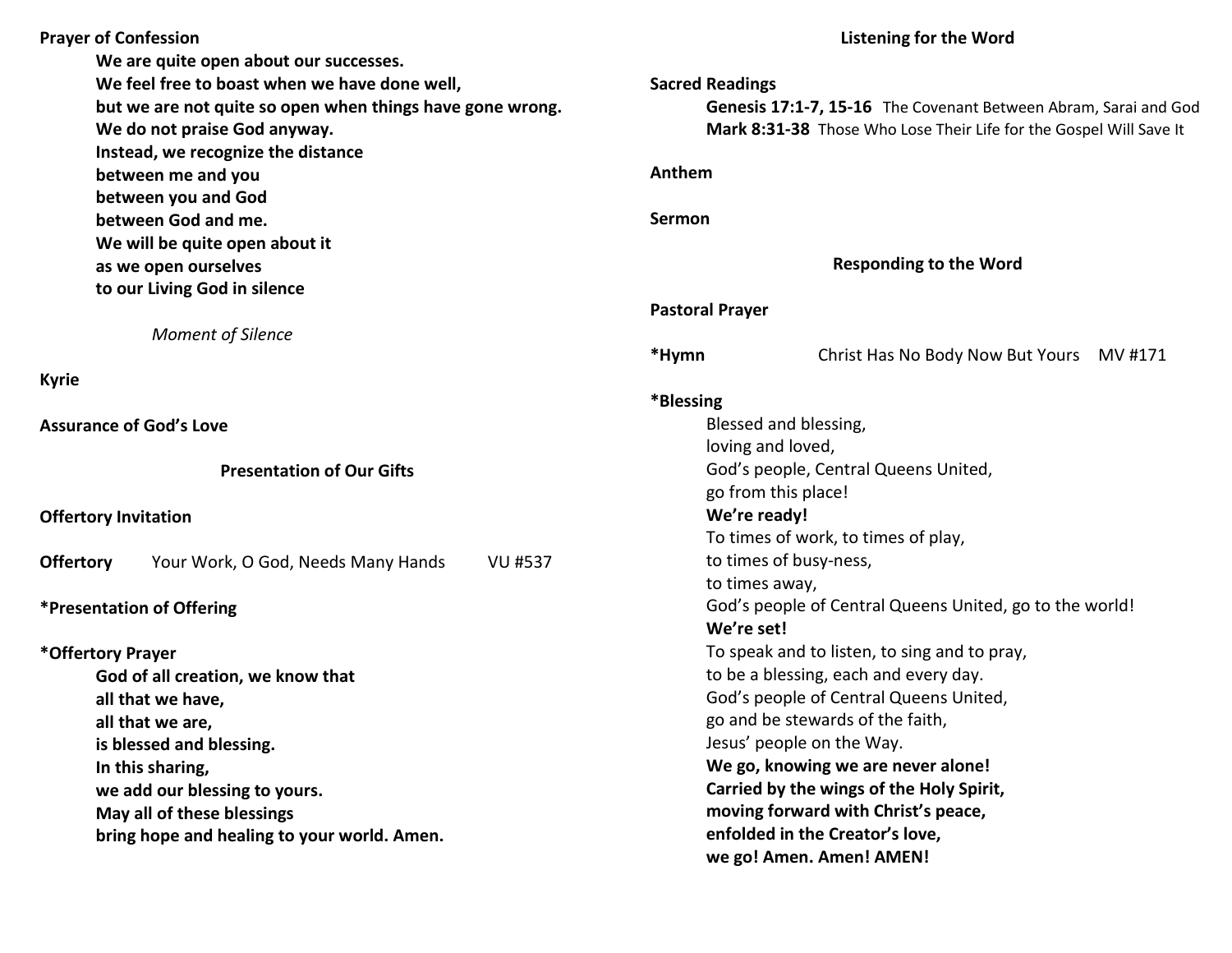| <b>Choral Benediction</b> |  |
|---------------------------|--|
|                           |  |

**Don't Be Afraid MV #90** 

## **Postlude**

 **\*** Please stand as you are able

| <b>Ministers</b>         | All of us                     |
|--------------------------|-------------------------------|
| Clergy                   | <b>Rev Greg Davis</b>         |
| <b>Office Hours</b>      | Tuesday, Wednesday & Thursday |
|                          | $9$ am $-12$ pm               |
| Office Phone             | 902-964-2291                  |
| Email                    | minister@cquc.ca              |
|                          |                               |
| <b>Ministry of Music</b> | <b>Kirk Neville</b>           |
| Website                  | https://cquc.ca/index.htm     |
| <b>Church Office</b>     |                               |
| Office Hours             | Wednesday & Thursday          |

 9 am – 12 pm Phone 902-964-2221 Email office@cquc.ca

**Warm Welcome to All** – We are glad you are here as a visitor, a seeker,someone looking for a new church home, or as a regular worshiper.

**Today's Bulletins** are in loving memory of Leith Andrews. Lovingly remembered by Ann and Family.

## **Life and Work of Our Church**

**Greg's Office Hours:** Tuesday, Wednesday and Thursday from 9 am – 12 pm. If anyone is in the hospital or would like a visit from Greg, please call him at 902-964-2291. If you wish to meet with Greg outside the scheduled hours, please call 902-964-2291 or email minister@cquc.ca for an appointment.

**In-Church Services:** Registration is **required**. To registration, please call 902-964-2221 or email office@cquc.ca. Masks **are required**. If you are registering **after 12 pm Thursday**, please text or call Velda at 902-940- 7674.

**Sunday Worship Cancellations** – In the event of inclement weather, an announcement will be made by radio on Ocean 100 by 9 am. It will also be posted on our website and Facebook page.

**E-Transfers** – Central Queens United Church is now step up to accept E-Transfers. If you wish to give your offerings through E-Transfer, please send via email to veldabertram@gmail.com.

**Weekly Bulletins** can be sponsored by you in celebration or remembrance of a loved one. There is a signup sheet on the table at the back of the sanctuary. Cost is \$20.00.

**Sleigh Ride** - There is a sleigh ride that has been organized for the church on Sunday, March 7<sup>th</sup>, at 2pm at Great Northern Adventures, 924 Fort Augustus Road, Mount Herbert. Cost is approximately \$10 per person. Bring your sleds for the sledding hill!

Due to COVID guidelines, there are restrictions on the number of people per sleigh (10 maximum) and you need to wear a mask.



If you are interested in going on the sleigh ride, you will **need** to preregister with Walter Carver at 902-213-7015 (call/text).

**FundScrip** –Next order date will be March 7<sup>th</sup>. You can reach Janet Howes by email (jhowes1969@gmail.com) or by phone (902-393-1527). Ordering will be every 2 weeks. Promotions for the month of February: Indigo – 7%; Boston Pizza – 7%. E-transfers accepted.

**Official Board Meeting** – The Official Board meeting will be held on Thursday, March  $18<sup>th</sup>$ , at 7:00 pm at the church.